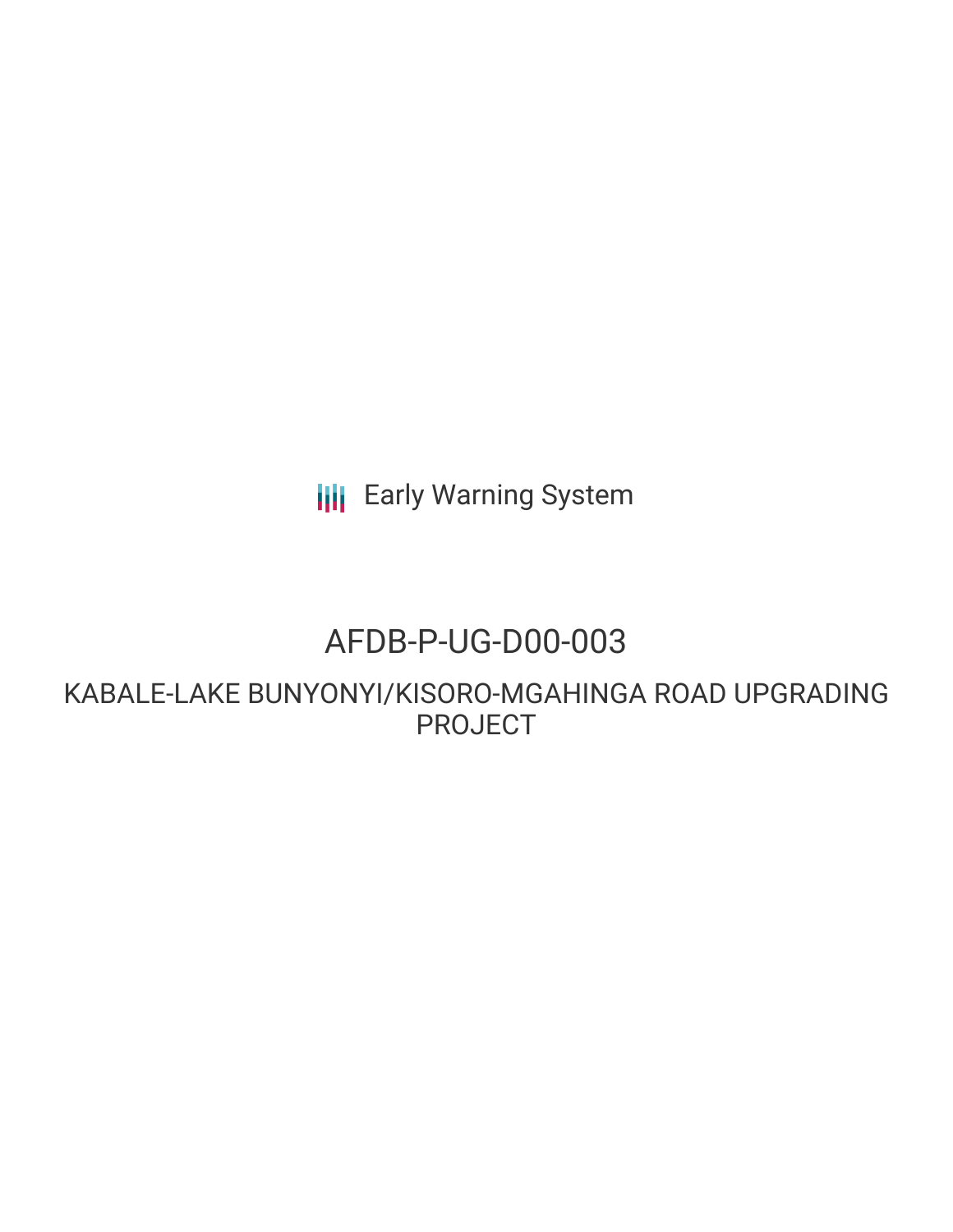

## Early Warning System KABALE-LAKE BUNYONYI/KISORO-MGAHINGA ROAD UPGRADING PROJECT

## **Quick Facts**

| <b>Countries</b>              | Uganda                                         |
|-------------------------------|------------------------------------------------|
| <b>Financial Institutions</b> | African Development Bank (AFDB)                |
| <b>Status</b>                 | Approved                                       |
| <b>Bank Risk Rating</b>       | U                                              |
| <b>Voting Date</b>            | 2020-12-02                                     |
| <b>Borrower</b>               | Government of Uganda                           |
| <b>Sectors</b>                | Construction, Technical Cooperation, Transport |
| <b>Investment Type(s)</b>     | Loan                                           |
| <b>Loan Amount (USD)</b>      | \$71.00 million                                |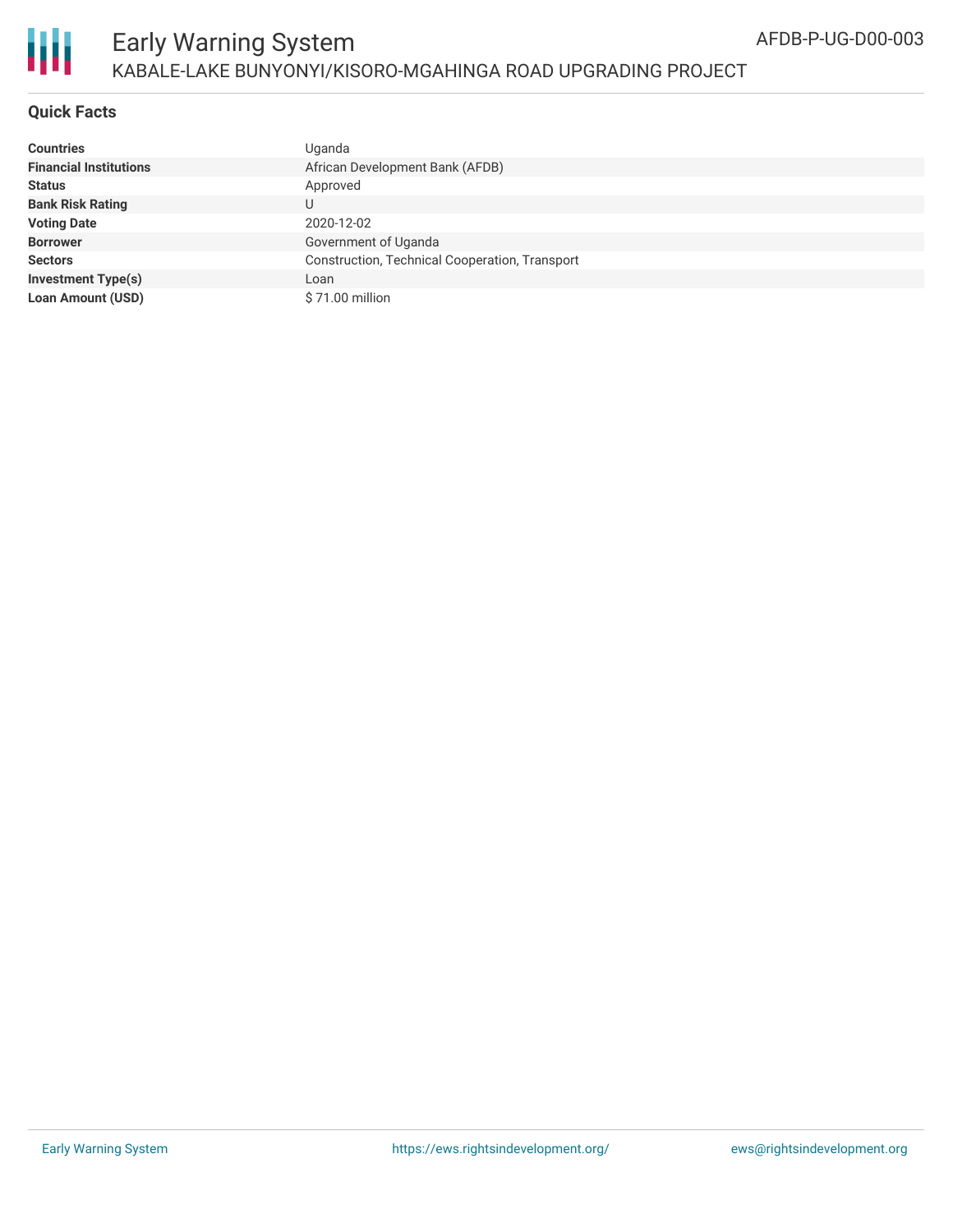

## **Project Description**

The Kabale-Lake Bunyonyi/Kisoro-Mgahinga Road Project is aimed at paving two road links in South-western Uganda: Kabale-Lake Bunyonyi-Kabeho circuit and KisoroMgahinga Park Gates road. The upgrading of the road will facilitate development of tourism and enhance accessibility to the area. The project entails upgrading to bituminous standards 34km of the roads, construction of four landing sites on Lake Bunyonyi, construction of two roadside markets, farm produce holding facilities, and provision of two ferries, including two search and rescue boats, complete with navigational aids (NAVAIDS). Other components of the project include: Technical Assistance (TA) to support the Ministry of Works and Transport (MoWT) to strengthen its road safety regulatory function and support Uganda National Roads Authority (UNRA) to implement Inland Water Transport (IWT) aspects of the project.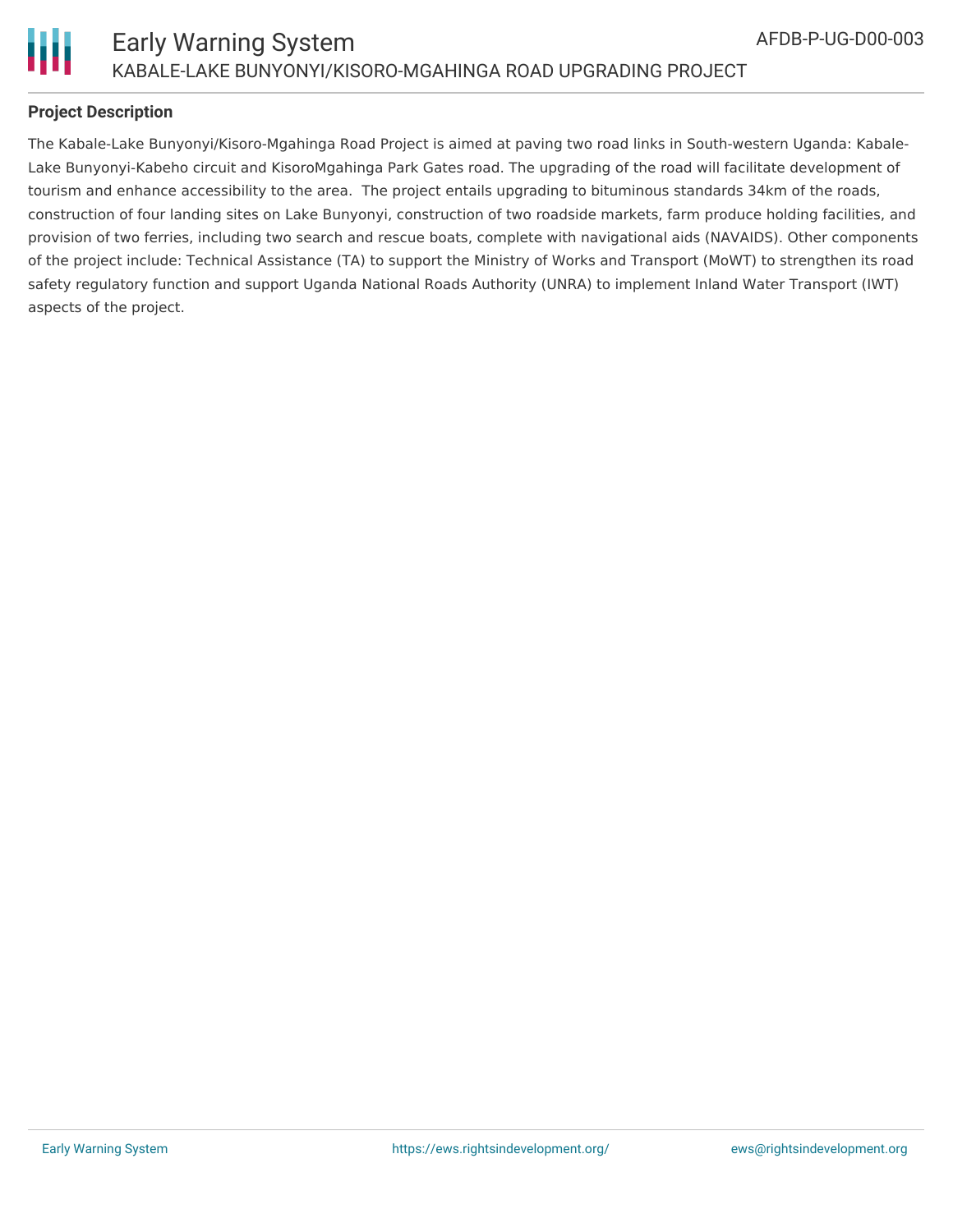# 圃

## Early Warning System KABALE-LAKE BUNYONYI/KISORO-MGAHINGA ROAD UPGRADING PROJECT

## **Investment Description**

African Development Bank (AFDB)